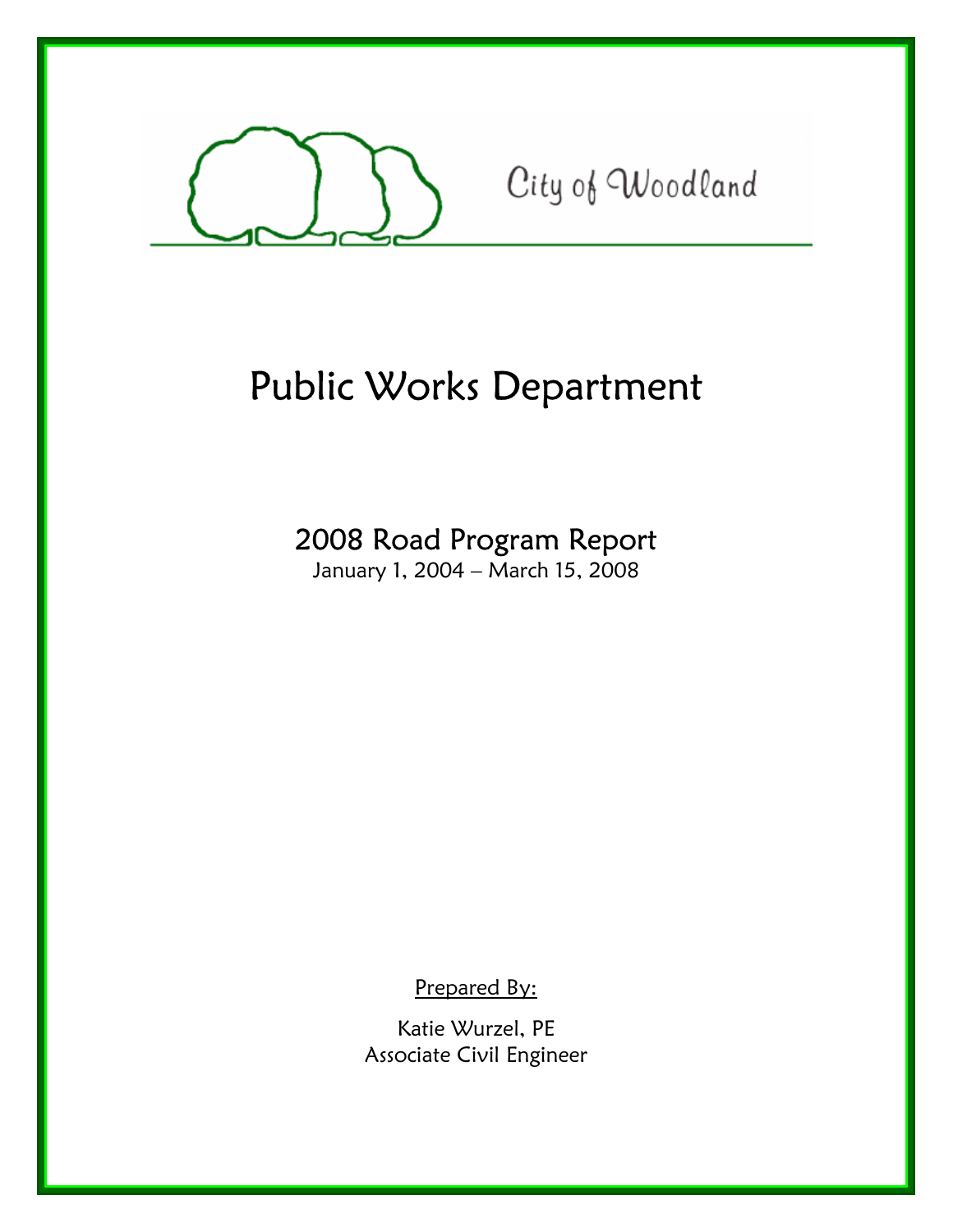## Executive Summary

The City of Woodland's largest infrastructure investment (valued at \$385 Million) is its 183 centerline miles of roadway. This asset impacts the quality of life and/or bottom-line of every individual and business in the city on some level (safe and efficient transportation, efficient delivery of goods and services, etc.). As such, and after public safety, Public Works O&M and Engineering places a very high focus and effort on efficiency and cost-effectiveness in managing this system. Federal and State experience and economic and management studies over the years demonstrate that, when it comes to pavements, the highest return on investment is achieved through well-timed, recurring preventive maintenance.

Flexible (asphalt) pavement systems derive their primary structural strength and durability from a well-compacted base course that's protected from excessive water intrusion by a well-preserved asphalt surface. As shown in Appendix A, Exhibit B, the average life-cycle cost to preserve (slurry/chip seal) and rehabilitate (repair/restore) Woodland pavements has been approximately 15% of the life-cycle cost for the full-depth removal and reconstruction of failed pavement systems (major base failure). Accordingly, after addressing any public safety concerns, the key focus of in-house and contract paving projects is on recurring preventive maintenance while continuing to prioritize and maintain a balanced focus on remaining repair and reconstruction requirements.

With the passing of the Measure H  $\frac{1}{2}$  cent sales tax in 2000 and the Measure E  $\frac{1}{2}$  cent sales tax in 2006, the City has made (and will continue to make) significant gains in 'catching up' with city-wide road repair and reconstruction requirements. Since the December 2003 Road Report, approximately 50% of the City's road system received preventive maintenance or rehabilitation work and some significant, long-anticipated reconstruction projects were completed.

With the update to the City's pavement management program, MicroPAVER<sup>™</sup>, a more accurate picture of the pavement system's current condition will be available. The program will also be able to provide condition and budget forecasts that will help to determine if the existing funding levels are sufficient.

It's our hope you find this report complete and amply informative for basing sound program and project-related decisions as the city moves forward.

Respectfully,

Dick Donnelly, P.E. Interim Director of Public Works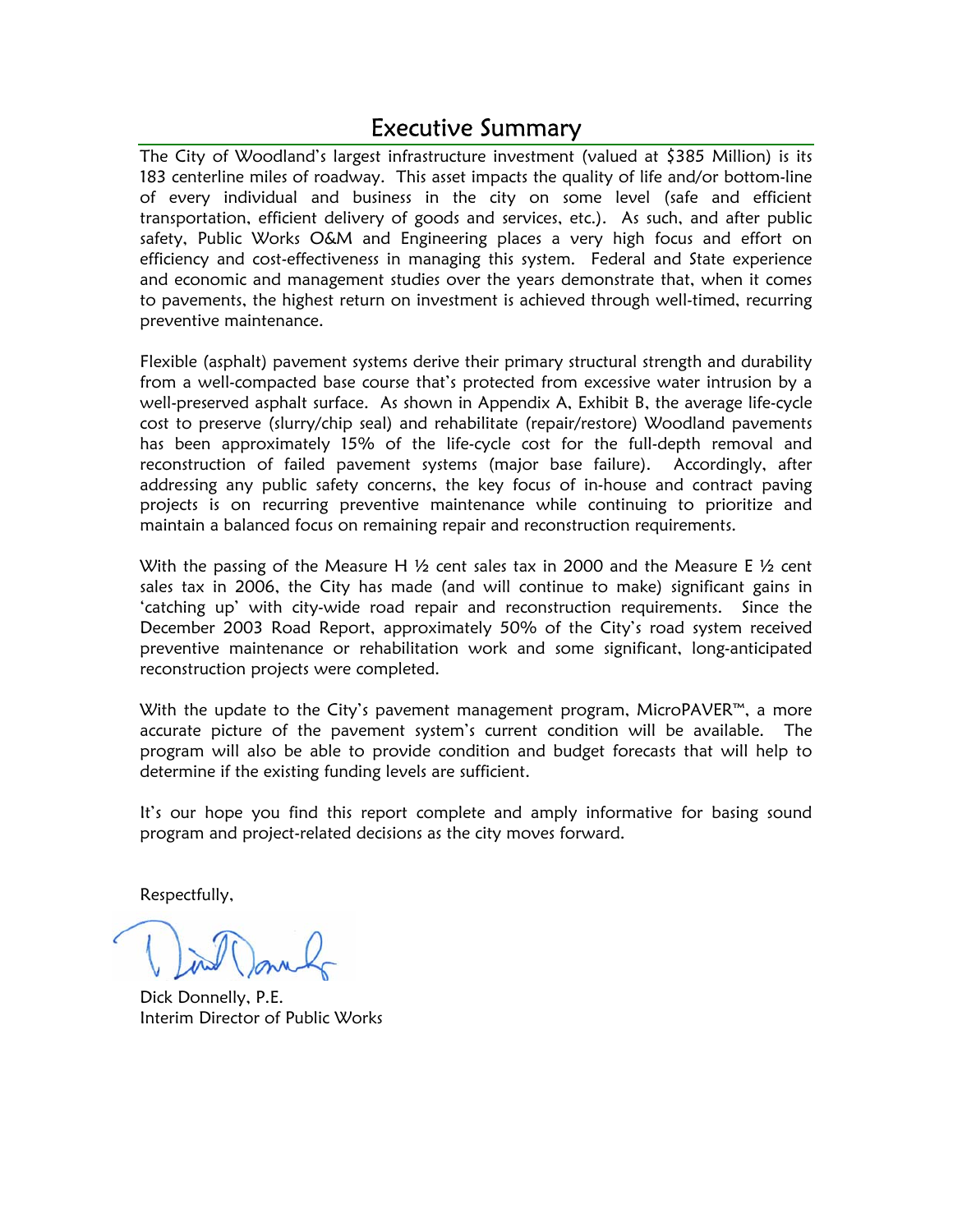# Table of Contents

|                                                                                                                                                                                                                 | 19 |
|-----------------------------------------------------------------------------------------------------------------------------------------------------------------------------------------------------------------|----|
| Exhibit A: Master Planned Roadway Classifications Through Year 2020  21<br>Exhibit B: Pavement Maintenance Cycles and Work Requirement Csts 22<br>Exhibit E: City of Woodland Roadway Network Zone Breakdown 25 |    |
| Map C: Arterial & Collector Condition Map Fair to Failed Streets 29                                                                                                                                             |    |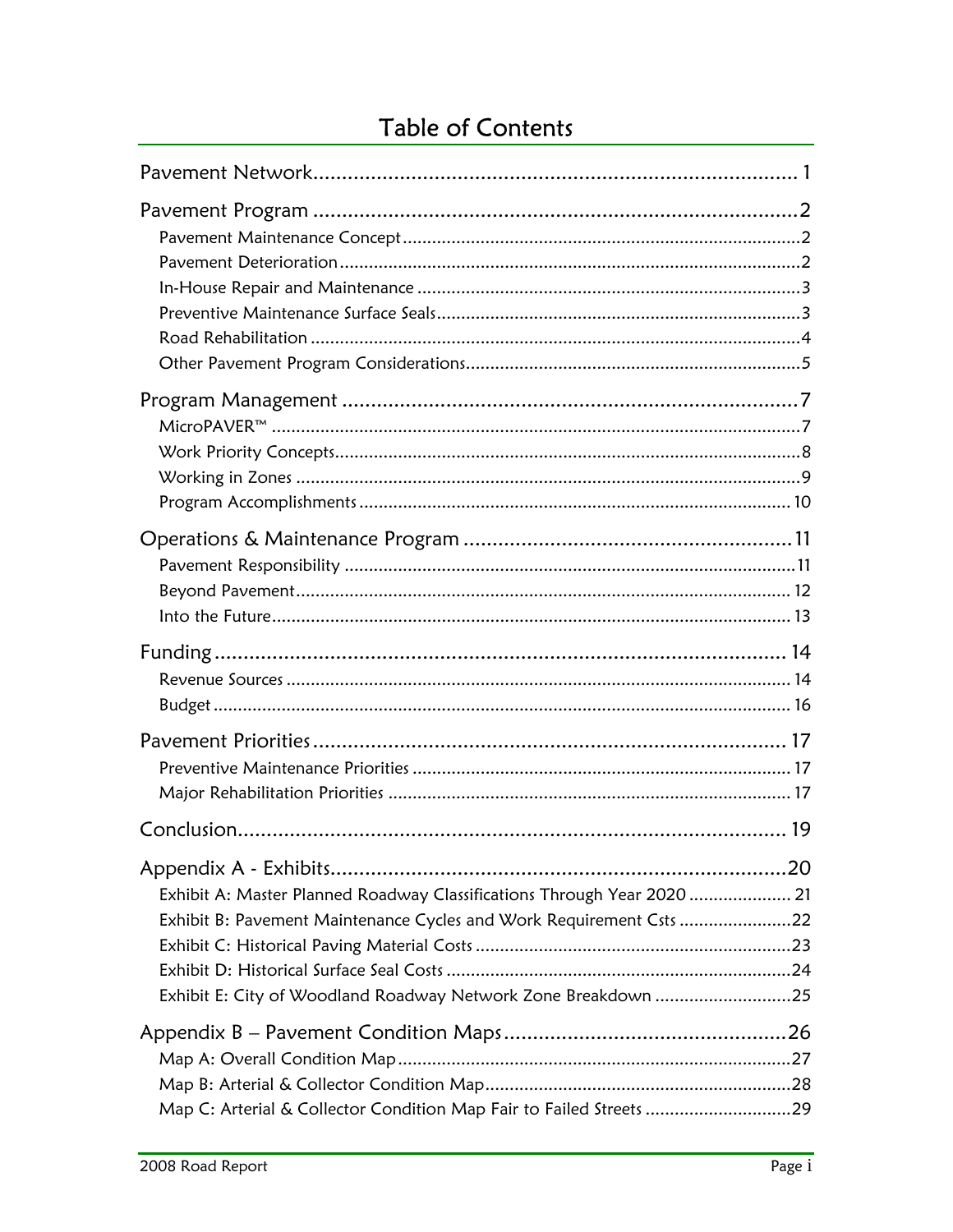| Appendix C – Repair, Maintenance and Rehabilitation Techniques 31 |  |
|-------------------------------------------------------------------|--|
| Appendix D - Road Condition Photos and Recommended Treatments37   |  |
|                                                                   |  |
|                                                                   |  |
|                                                                   |  |
|                                                                   |  |
|                                                                   |  |
|                                                                   |  |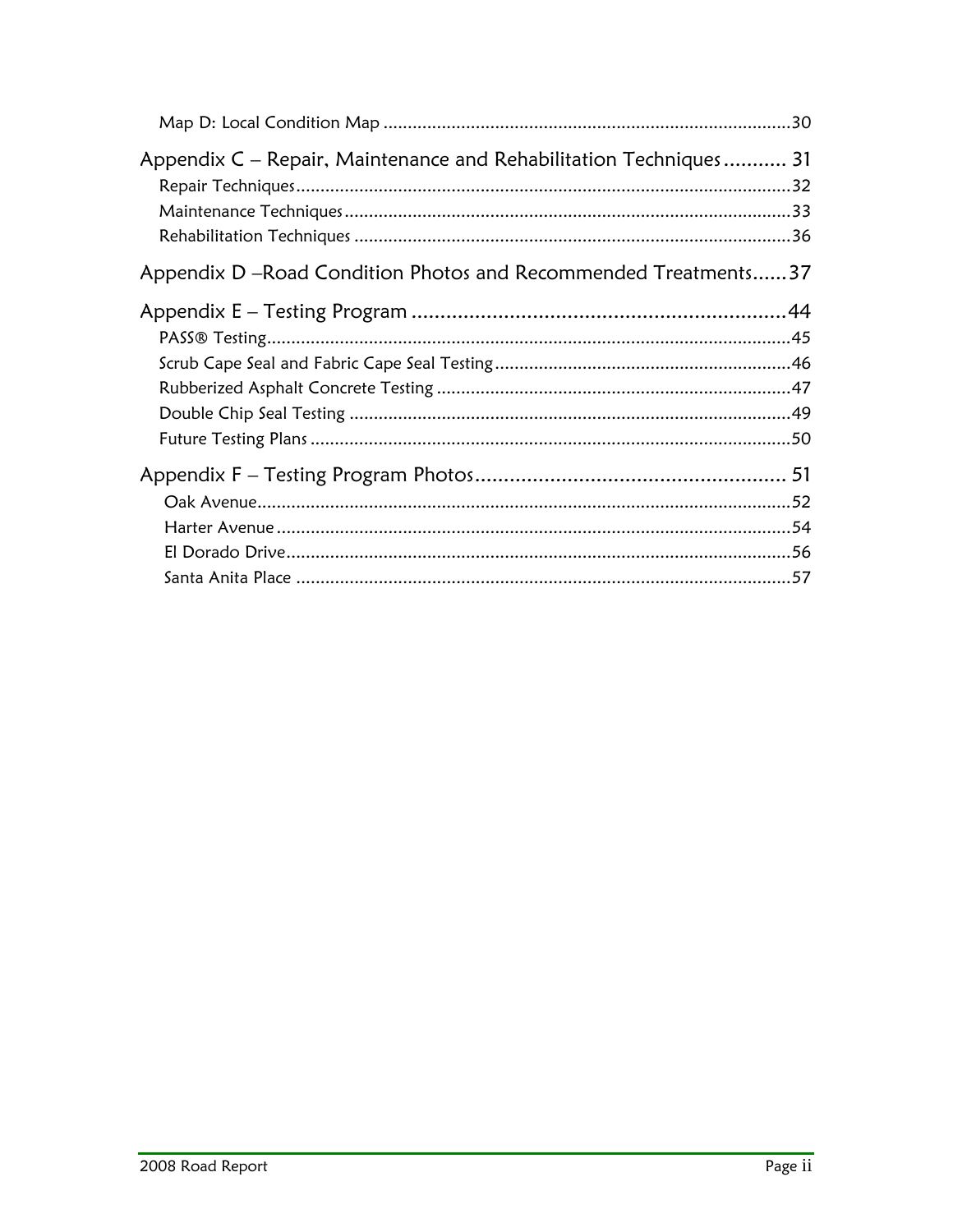## Pavement Network

The City of Woodland roadway network has 183 centerline miles of streets. Streets are broken into four categories, as shown in Figure 1 below; arterial (principal 15 miles, minor 19 miles), collector (26 miles), local (114 miles) and alley (9 miles). These miles include the streets being developed in Spring Lake although many are not yet accepted.

Arterial streets are major throughways that are expected to carry large volumes of traffic. Arterial streets are further distinguished as principal or minor based upon the volume of traffic they carry. Collector streets are designed to collect traffic from local streets and distribute it to arterials. Local streets are typically residential and have low traffic volumes. Alleys are narrow streets that run behind businesses or residences intended for access. Exhibit A in



Figure 1: Road Classification Division

Appendix A is a map showing classification of all city streets as expected in the year 2020.

Streets are primarily constructed of two materials: Portland Cement Concrete (PCC) and Asphalt Concrete (AC). AC is most commonly used for new road construction in the City of Woodland. PCC is used for bus stops but not typically for the entire roadway width.



Figure 2: Roadway Network Historical Replacement Cost

Information based on years from which data is available. Replacement cost is the cost of building new roads assuming they did not previously exist. Reconstruction is more expensive because it requires removal and reconstruction and traffic control for vehicles and pedestrians.

The current estimated replacement cost of the roadway network is \$385 Million. Figure 2 above shows the change in miles owned and the change in replacement cost of the system over the past 11 years. Replacement cost is the cost of building new roads assuming they did not previously exist. This cost is typically less expensive than reconstruction because it does not require removal and reconstruction or traffic control for vehicles and pedestrians.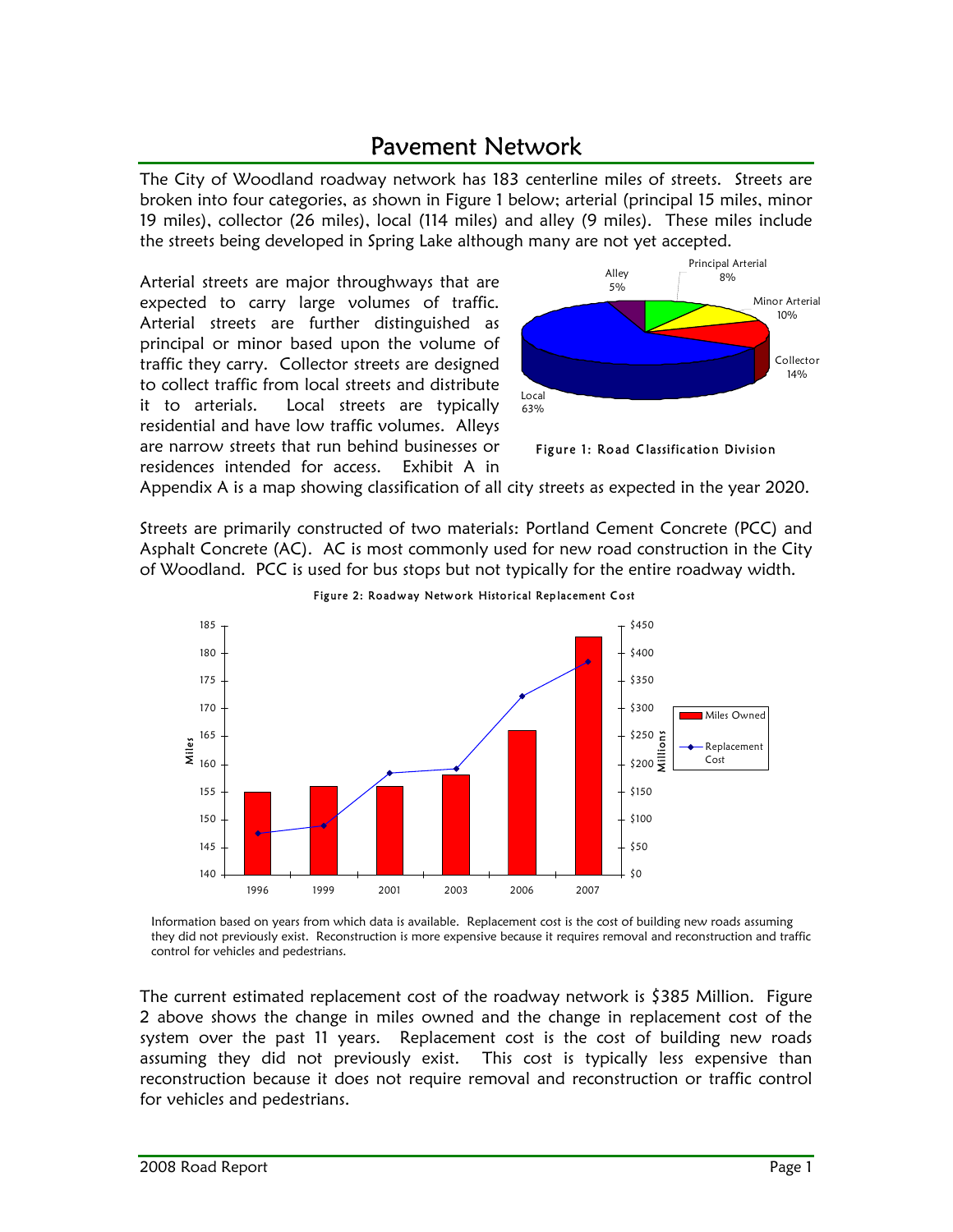## Pavement Program

#### Pavement Maintenance Concept

Providing a safe traveling network, preserving the existing pavement and extending pavement life are the goals of the pavement program. The key to accomplishing these goals is to apply the right treatment to the right road at the right time.

The average design life of newly constructed streets is 20 years, meaning the time between construction and when a pavement is likely to require reconstruction is approximately 20 years. As shown in Figure 3, over 80% of the City's streets have exceeded their design life, with the majority being between 31 and 50 years.



The age of a pavement is set back to zero when the road is reconstructed. Major rehabilitation and surface treatments significantly extend the service life of pavement but does not reset the age to zero. Many older streets are still sound and in serviceable conditions due to the regular application of preventive maintenance and rehabilitation. Exhibit B in Appendix A shows the service life of pavements and how it is improved by maintenance and rehabilitation treatments versus minimal safety maintenance.

#### Pavement Deterioration

It is important to understand why pavements deteriorate so the correct treatment can be identified based on condition. Many of our streets have deteriorated beyond the condition when a lower-cost maintenance treatment would have a measurable benefit. To provide a visual representation of pavement deterioration, a series of photos are provided in Appendix D showing different streets with pavement in various conditions and proposed treatment. It is important to note that what constitutes failed on an arterial roadway is often salvageable on a local street due to differing traffic volumes and characteristics.

Similar to many materials, asphalt begins to deteriorate from the day it is placed. With regular preventive maintenance the serviceable life of a pavement can be extended well beyond its design life. Pavement deterioration is caused by many factors. The four most destructive are water, sun, traffic loading and age.

Water can seep into the pavement through cracks in the pavement. Water can come from rain, groundwater, landscape sprinklers or other sources. The combination of water and vehicle traffic loads can destroy the structural, load-bearing capacity of the under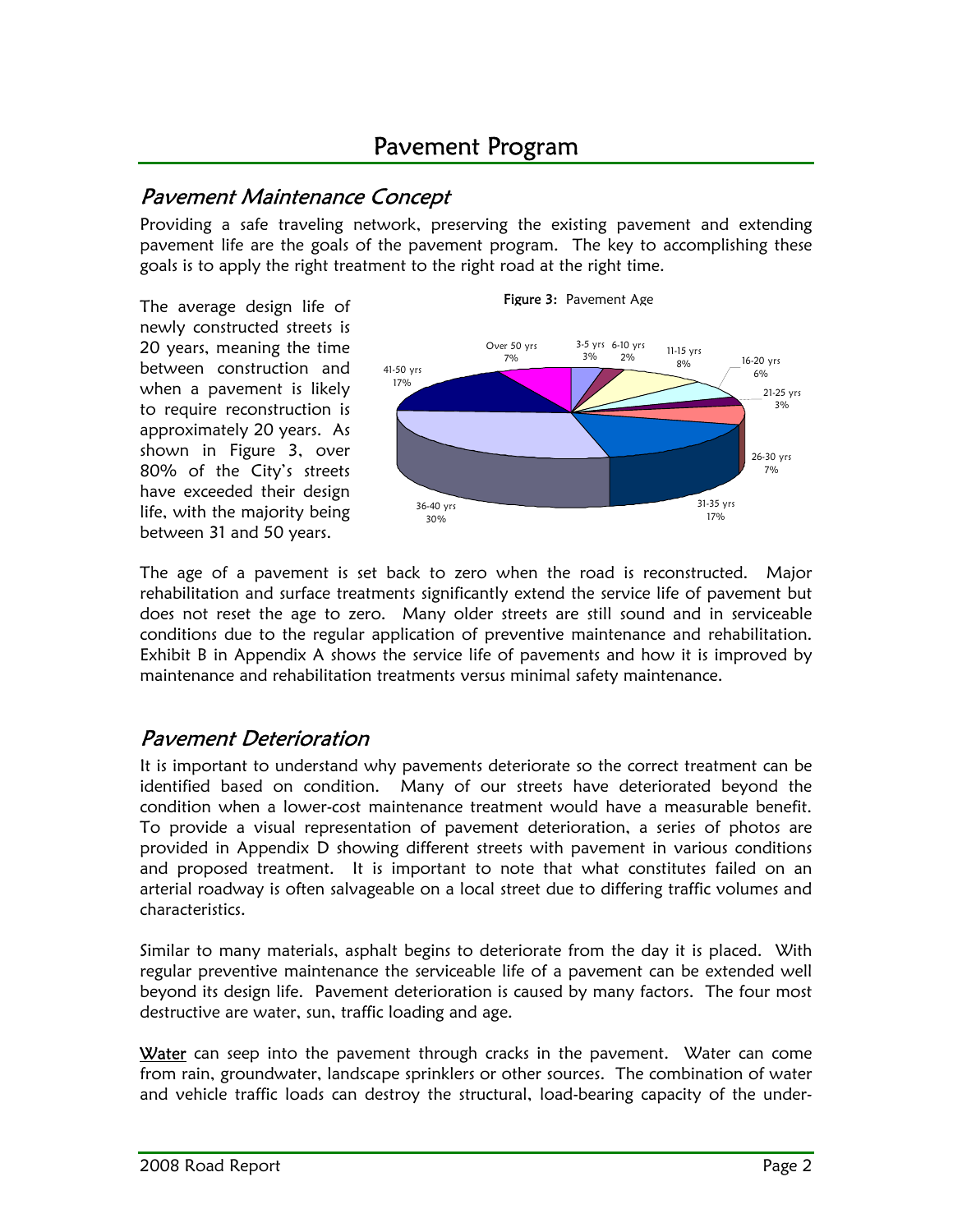lying base material and eventually the asphalt surface. Sealing surface cracks prevents much of the water intrusion.



Figure 4: Left - Water penetrates the pavement and into the base via cracks in the asphalt. Right - Landscape water is avoidable yet is the most prevalent non-natural source of water on the pavement.

Sun and UV light causes unavoidable pavement surface damage. As the sun heats the pavement surface, it changes the composition of the asphalt binder which causes aggregate to dislodge, rapidly increasing the deterioration of the pavement. Regular application of surface seal coats replenishes the asphalt in the pavement surface and replaces some of the lost rock.

Traffic loads on roads cause stress in the base material and the asphalt pavement itself. Heavy loads on roads that are not designed for them can quickly deteriorate a pavement and road base. Many streets were designed and built before current large waste collection and delivery trucks were in use.

Age of the pavement has a significant impact on both pavement distress propagation and deterioration rates. As pavements approach the end of their service life they are more brittle and less able to endure environmental and traffic impacts.

#### In-House Repair and Maintenance

The City of Woodland Operation and Maintenance Street Branch performs crack sealing, skin patching/paving, base failure repair and pothole repairs annually on an as needed basis. In addition to being preparatory work for surface seals, these traditional maintenance techniques are stand alone maintenance strategies.

Appendix C contains descriptions and general costs for the most common types of repair performed in the City of Woodland.

#### Preventive Maintenance Surface Seals

Preventive maintenance is a proactive approach to maintaining our street network. It includes the careful evaluation of every street to select the right treatment for that surface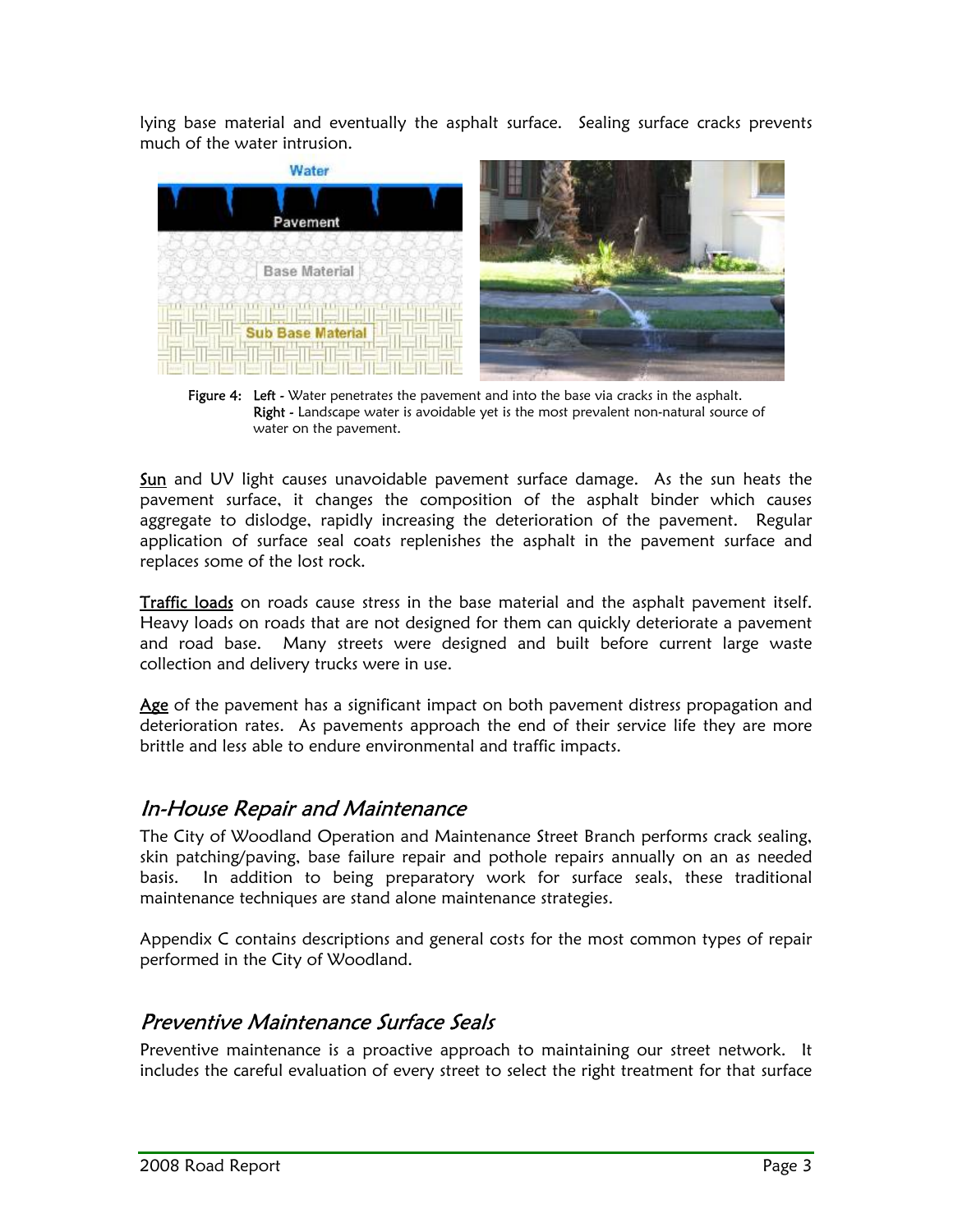in an attempt to lengthen the life of the pavement by preventing premature deterioration and aging.

Preventive maintenance has been studied and promoted by the Federal Highway Administration (FHWA). As stated in an October 8, 2004 memorandum "Experience has shown that when properly applied, preventive maintenance is a cost-effective way of extending the service life of highway facilities". FHWA has an entire page on their website dedicated to pavement preservation: http://www.fhwa.dot.gov/preservation.

Caltrans and many other agencies both public and private have also studied the impacts of preventive maintenance and all conclude that preventive maintenance is more costeffective over the life of a pavement than other maintenance alternatives. Caltrans specifies pavement maintenance in the Maintenance Technical Advisory Guide used by their maintenance field crews.

Prevention does not include work that increases the capacity or structure of the roadway. It is intended solely to reduce aging and restore serviceability. Preventive maintenance is typically applied to streets in good condition with minor distresses and rarely addresses deficiencies with curbs, gutters, sidewalks or curb ramps.

This is a very stark contrast to the 'worst first' approach to maintenance in which streets that are in the worst condition – and therefore the most expensive – are maintained first. The 'worst first' approach allows good pavements to deteriorate beyond preventive maintenance thus requiring more expensive treatments when they are maintained.

Exhibit B in Appendix A is a plot of pavement condition against pavement age showing the effects of preventive maintenance and also the relative work requirement cost. Additionally, Exhibits C and D in Appendix A show historical trends in paving material costs and surface treatment costs for the years that the City has recorded use of these materials and treatments.

The City uses many strategies to extend the life of pavements that are in good condition as well as restore the surface of severely deteriorated streets. Many of these treatments require surface preparation and repair before the treatments can be applied.

Appendix C contains descriptions and general costs for the different types of maintenance seals used in the City of Woodland.

#### Road Rehabilitation

When pavement condition has deteriorated beyond the benefit of surface treatments and isolated repairs, rehabilitation is required. This consists of thin or thick overlays or complete reconstruction and is intended to renew the pavement structure. Due to the extent of equipment, labor and expertise required for rehabilitation work, this work is often performed by contract.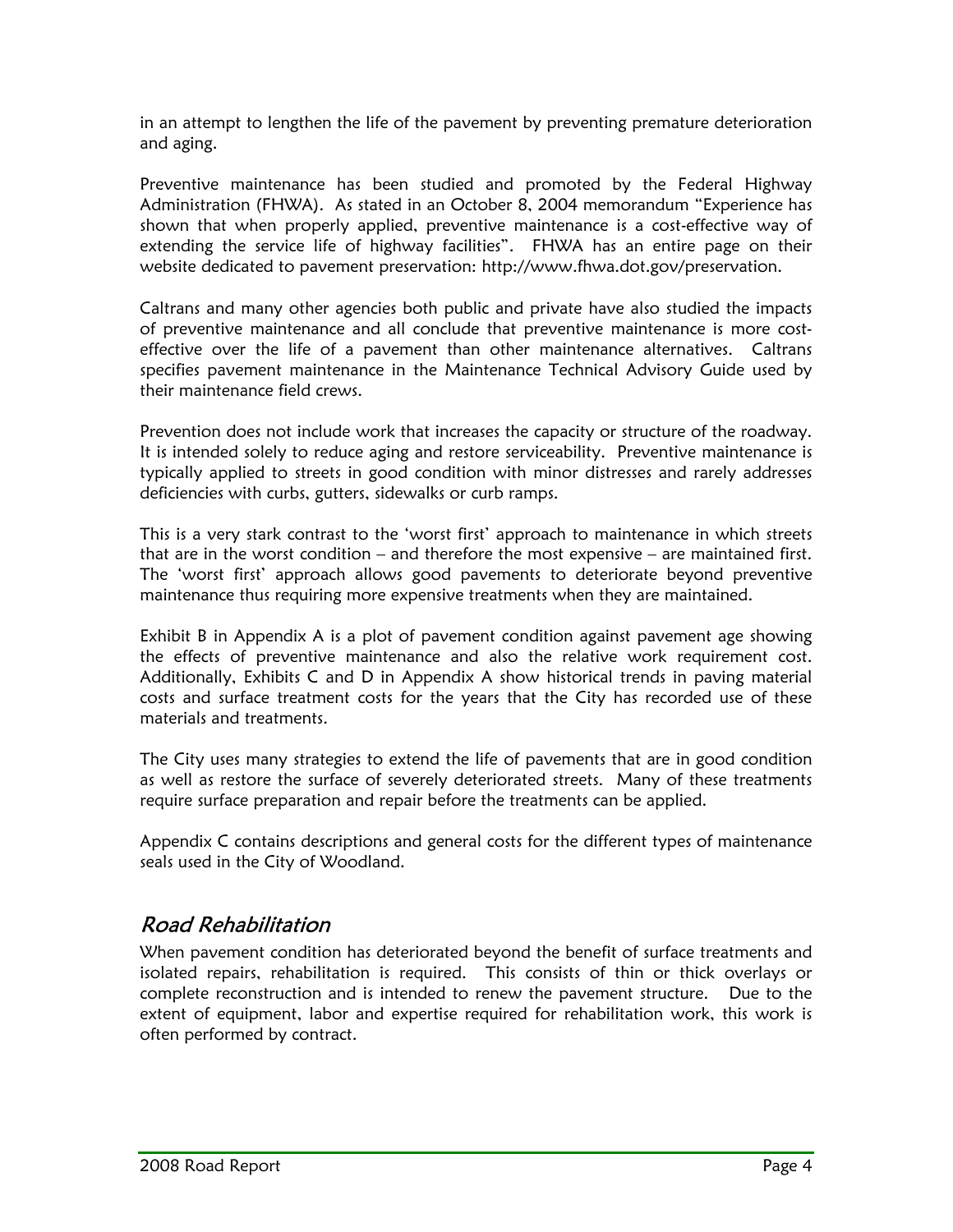Road rehabilitation typically requires the improvement of adjacent curb, gutter, sidewalk and compliance with Americans with Disability Act (ADA) regulations. These improvements typically add a significant cost to a project.

Minor Rehabilitation consists of non-structural enhancements which remove age related surface distresses. Major rehabilitation improves the structural section of the existing pavement. Reconstruction is the complete removal and replacement of the existing pavement.

Appendix C contains descriptions and general costs for the different types of rehabilitation performed in the City of Woodland.

#### Other Pavement Program Considerations

When pavement is maintained or rehabilitated other related items and adjacent features need to be considered. These include ADA requirements, bike lanes, markings, curb and gutter repairs, landscape within the right of way and decorative streetscape features among others.

With all major work, ADA requirements must be addressed and facilities brought to current standards within the project area as well as areas directly impacted by the project. The requirement to provide this access can significantly increase the cost of rehabilitation projects.



Figure 10: Installing ADA ramps can add significant cost to road projects depending on existing conditions.

Existing and proposed bike routes are considered with every major project to determine if the project complies with the City's Bike Master Plan and if improvements to the system can be incorporated. These improvements are typically not a large cost relative to the overall project but can make significant improvements in the bike system if biking concerns are addressed whenever possible.

Curb and gutter repairs are also a major consideration within the street network. Curbs and gutters in disrepair provide a path for water to get into the pavement and the underlying pavement base. Damage from water intrusion is a major contributor to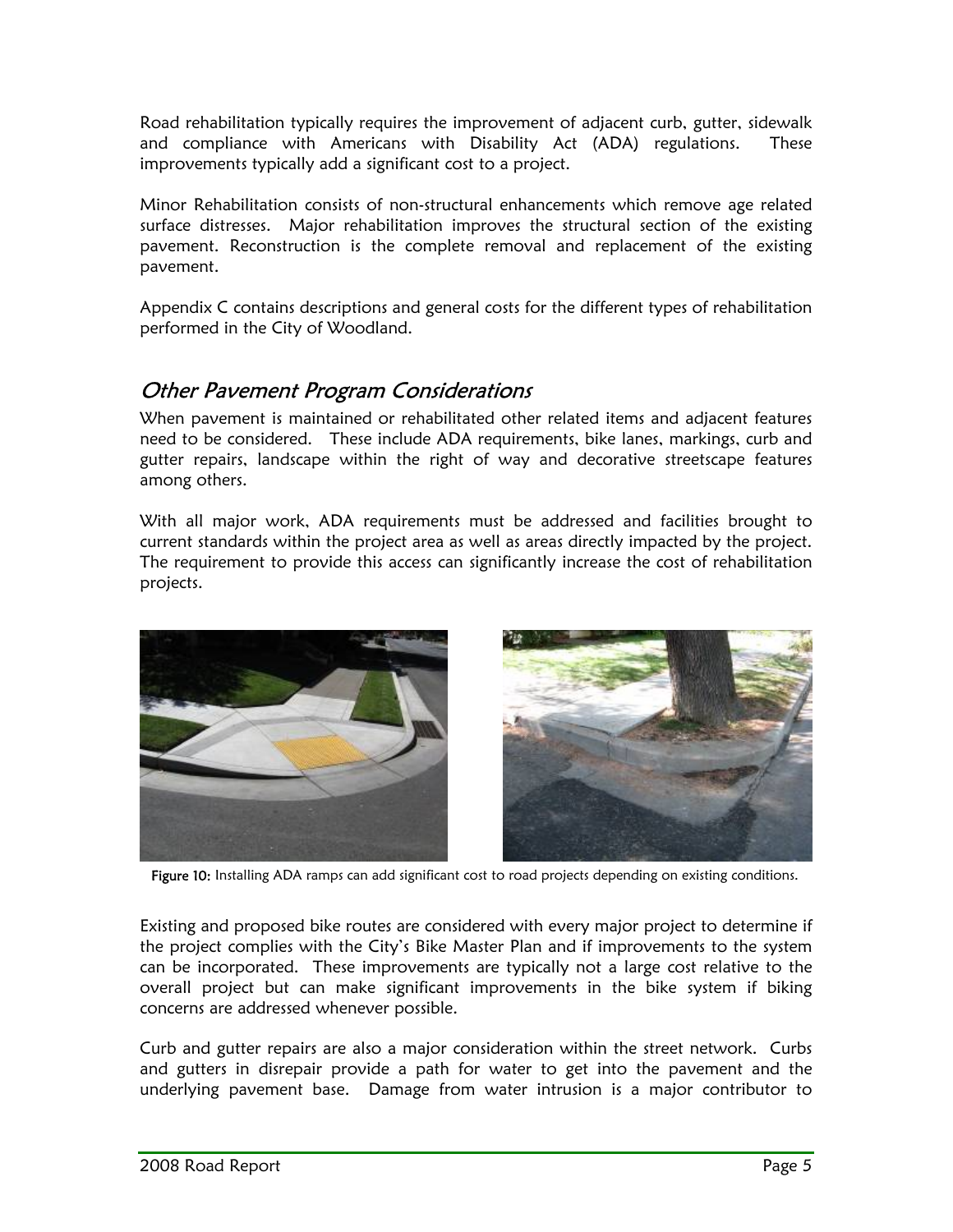premature pavement failure which can be avoided by curb and gutter system maintenance and repair.

With every seal coat and with every resurfacing the pavement elevation is incrementally raised. Typically the affect is minimal and acceptable or is countered by grinding the pavement surface adjacent to curb lines. However, the current increase in streetscape features like stamped concrete crosswalks is anticipated to become a future maintenance issue.



Figure 11: Stamped crosswalks are a trade-off between aesthetics and pavement maintenance costs.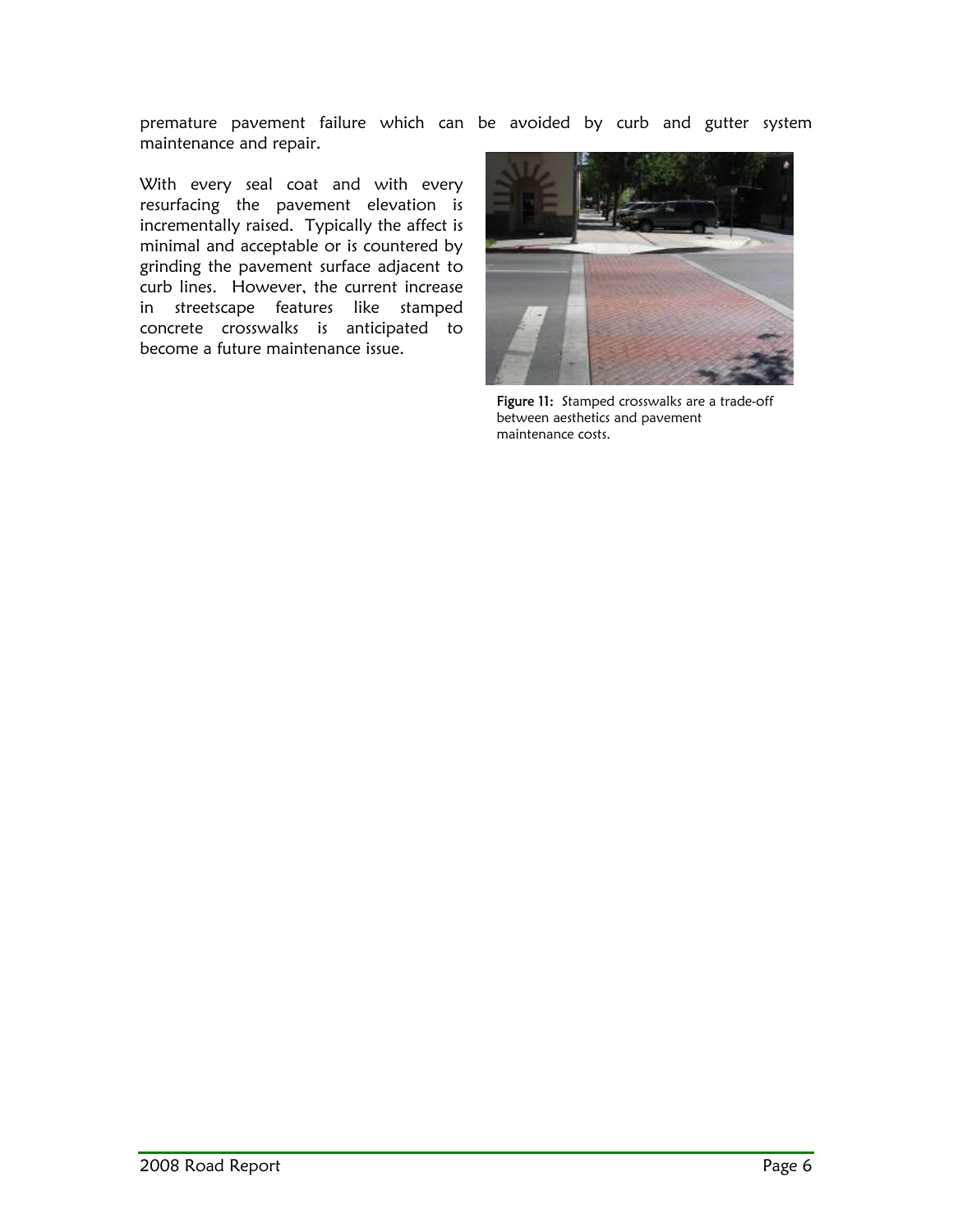## Program Management

In managing the pavement infrastructure, the method by which we manage the system is as important as the method by which we repair it. With a systematic approach to pavement maintenance, life-cycle costs and system priority is taken into account. The overall condition of the network can experience accelerated deterioration if there is no planned approach to maintenance accounting for the timing and appropriateness of preventive maintenance treatments.

A pavement management system is primarily a budgeting tool to aid in the determination of the most cost-effective maintenance program and determination of funding requirements. The system does not provide a list of road work that needs to be completed every year. It does, however, provide a starting point from which professional judgment can be applied to determine work needs.

The primary goal of pavement management is to bring all pavements to a condition where preventive maintenance is the primary focus of the program. This focus helps improve the overall condition of the road network and eventually stabilizes funding needs.

Staff uses MicroPAVER<sup>™</sup> to determine funding needs, identify - on a preliminary basis pavements that remain in the preventive maintenance mode and those that are beyond maintenance levels and require reconstruction.

#### MicroPAVER™

In 2004, the City converted to the current computerized pavement management system MicroPAVER™. MicroPAVER™ was developed in the late 1970s by the Army Corps of Engineers and is endorsed by the American Public Works Association. The program is compatible with the Operations and Maintenance Department's work order tracking system (CityWorks) as well as the City's Geographic Information System.

MicroPAVER™ utilizes a visual inspection criteria to calculate and assign an objective condition rating based upon surface distresses in the pavement. These distresses are indicative of the overall condition and the maintenance and repair needs of the network.

The visual inspection ratings are scheduled on a four-year cycle, rating one-fourth of the local roads and collectors every year and all of the arterials every year. This method was chosen because it provides a cost- and time-effective method of re-inspection that corresponds with roadway use. In other words, the roads that see the greatest use, and thus greatest deterioration, are inspected every year to give a more accurate representation of the life-cycle of these pavements.

Historically, the pavement inspection process was completed by contracted consultants. In 2006, personnel from the Street Branch were trained to complete the pavement inspections. The complete re-rating of the network in 2006 and the cyclical ratings in 2007 and 2008 were completed with success by the Street Branch. The switch has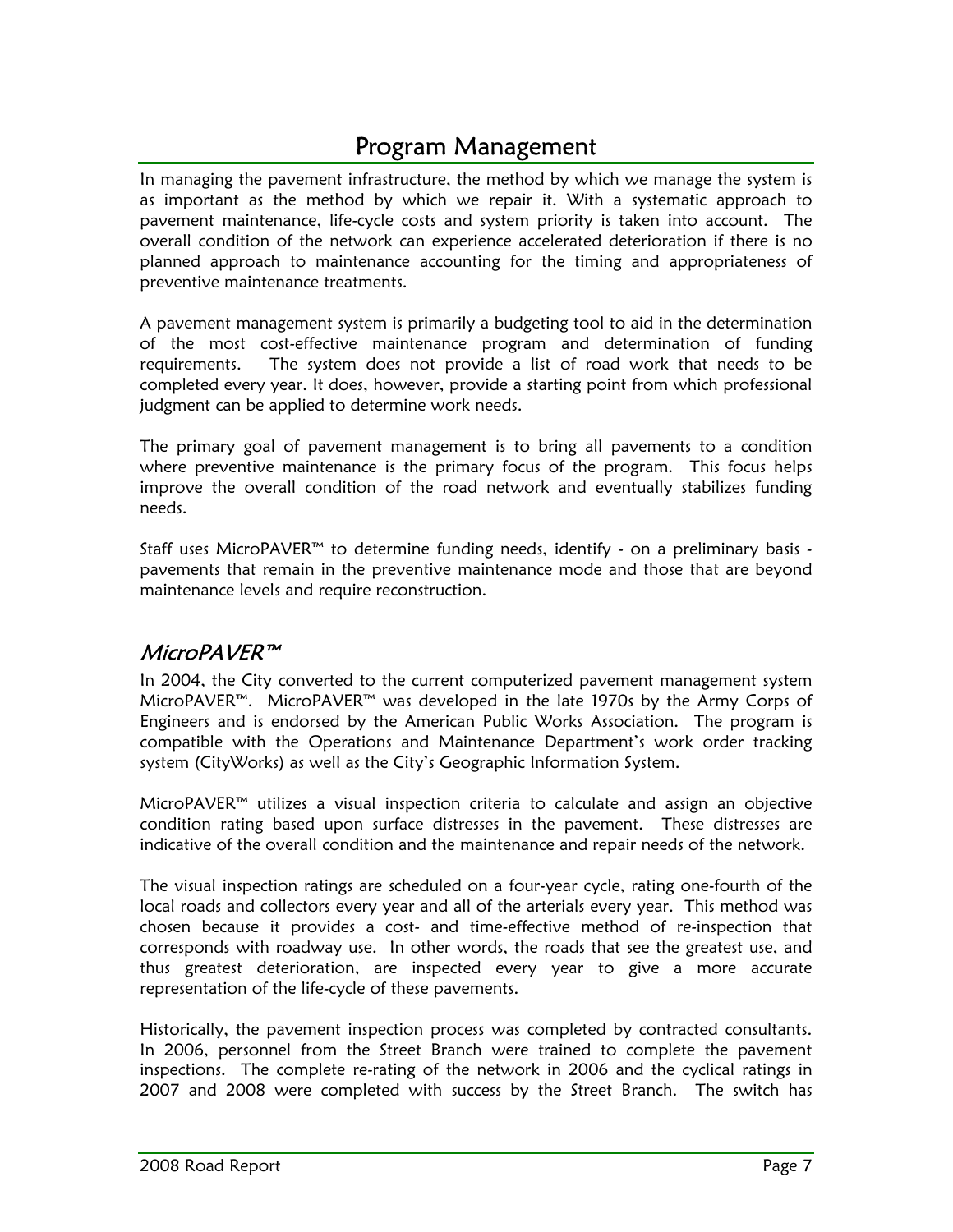proven to be approximately 35% less expensive than contracting and the work was accomplished in the same timeframe.

The MicroPAVER™ system stores the road inventory, inspection data, performance history and work costs. Appendix B contains maps of road conditions based on the 2006 visual condition rating. Staff uses this information to determine the optimal method of maintenance, what applications are most cost-effective based upon historical performance and the timing of application. Each re-inspection updates the performance history in the system thus resulting in a more realistic empirical prediction of pavement network performance and maintenance costs.

When the City's pavement management system was converted to MicroPAVER™, it was set up as a network level system. This means the system evaluates the streets in general terms and gives an overall level of information regarding condition, work need and budget requirements.

Since MicroPAVER™ is used as a budgeting tool as well as a preliminary project identification tool, it needs to be converted to a project level system. To do this, the road segments need to be input into the system on a block-by-block basis, coordinated with the GIS system, rather than large multi-block segments. This will allow more accurate tracking of work history, material usage and performance as well as condition and budget.

Using MicroPAVER™ as an inventory tracking tool and for the ability to produce graphical representations of road conditions is very valuable for staff in the programming of projects and evaluating maintenance needs of the network. Staff is very optimistic that this aspect will be even more effective after the conversion.

Although the system is widely used in California for budget forecasting, this benefit has not yet been sufficiently realized at the City because of the way the system was configured. Staff is optimistic that, once the conversion to a project level system is complete and new reports can be run, we will find the program to be a valuable budgeting tool.

The budget forecasting capabilities of MicroPAVER™ will allow Staff to present to council and the public a more accurate picture of the maintenance and rehabilitation needs of the roadway network. The MicroPAVER™ program will provide a prediction of roadway condition based upon differing funding levels which will help to determine sufficient funding levels for the road program.

#### Work Priority Concepts

Typically, preventive maintenance and rehabilitation work should be coordinated such that the highest priority work in each category is programmed within the current capital budget year. A pavement that is near the end of its maintainable lifecycle and on the verge of requiring reconstruction may have a higher priority than a pavement that already needs reconstruction. This is because there is benefit to completing less expensive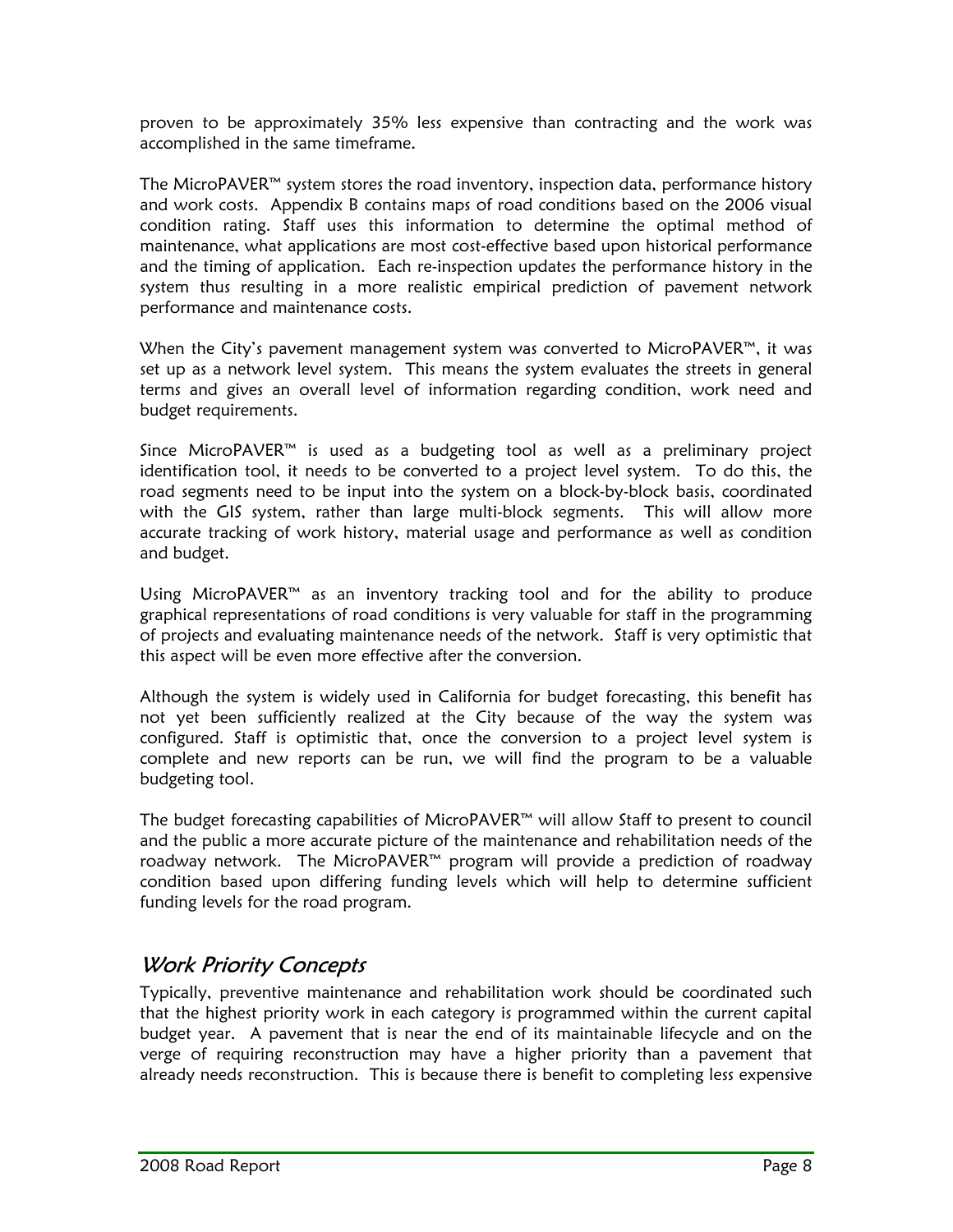maintenance before pavements require reconstruction. Exhibit B in Appendix A shows the lifecycle of pavements and the relative cost of work at different pavement conditions.

Normally, once reconstruction is required, work should be delayed as long as practical and safe, since this work is the least cost-effective. However, some road reconstruction will be performed sooner for various reasons, primarily to ensure safety to the traveling public.

Prioritization is subject to other factors that affect efficiency and practicality of the work such as:

- Similarity of pavement treatment
- Coordination of projects with other utility, development or planned work
- Funding availability and source of funding
- Backlog reduction work high priority reconstructions
- Involvement of varied techniques or materials for testing and evaluation
- Pavement deterioration causing significant safety concerns
- Broad public and council priority

In addition, to reduce disruption and cost for local streets a shift is being made toward a zone maintenance philosophy.

#### Working in Zones

In the pavement program the street network is broken into 14 zones which can be seen in Exhibit E in Appendix A. The intent is to perform preventive and corrective maintenance on local streets in one or two zones per year. This means that each zone should receive local street maintenance on an average 7-9 year cycle. Arterial and collector streets should also be maintained on a 7-9 year cycle that will be based upon condition rather than geography.

One major benefit of working by zone is that it provides a clear, easy way to coordinate pavement work and utility work which reduces the number of trenches cut into new street surfaces.

Another important benefit to concentrating work efforts into zones is that it means less disruption to the residents. It does mean a more concentrated disruption for one year but that is offset by having minimal road maintenance presence for the following 6-8 years.



Figure 18: Road closures can be minimized by working in zones.

In the past a resident could be affected by having surfacing done on their street one year followed by work the next year on an adjacent street that directly impacts their driving routes and parking on their street. This method would eliminate much of that disruption.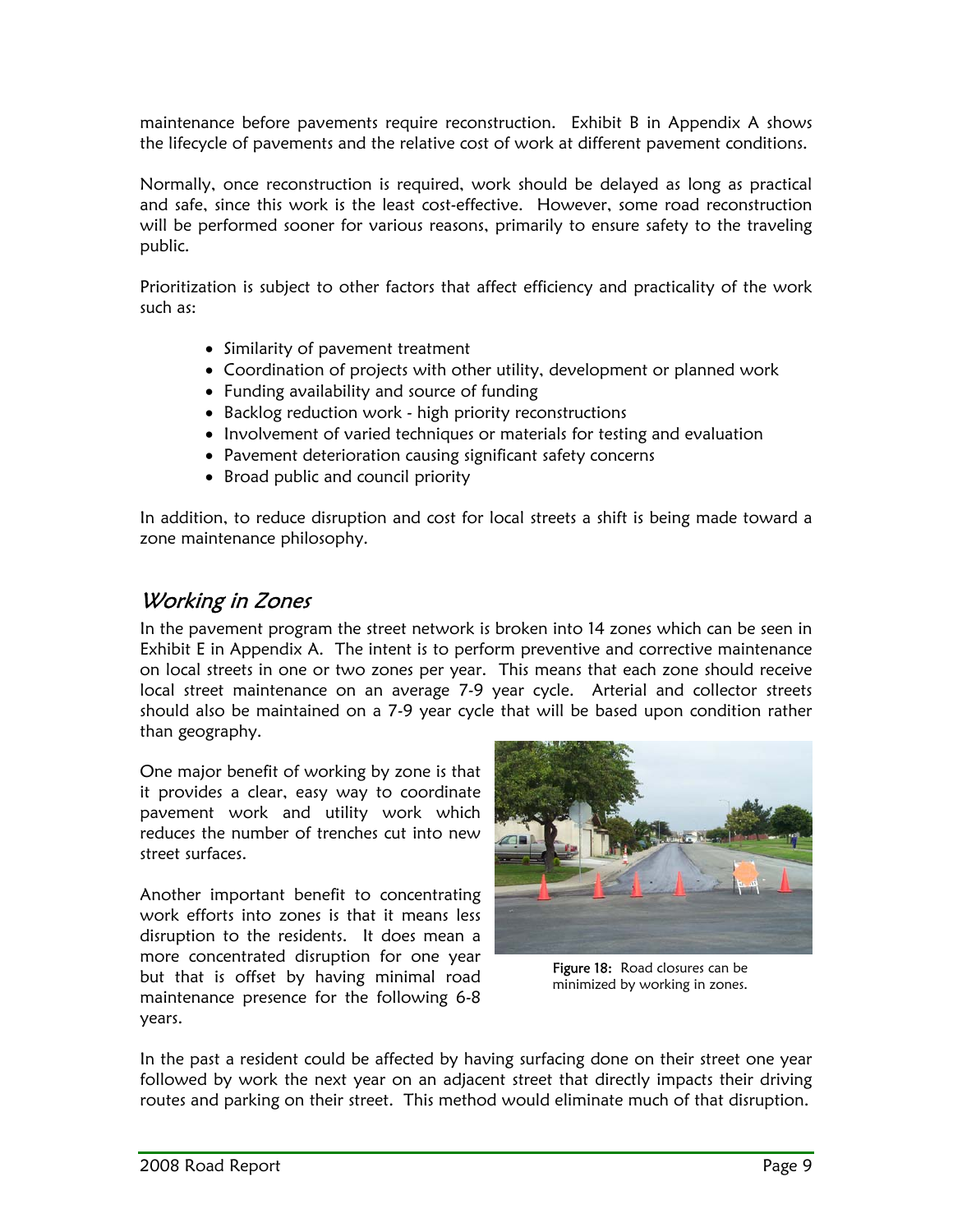This cyclic method of preventive and corrective maintenance does not mean that once a zone is complete, it is ignored for 6-8 years. Maintenance staff will continue to complete annual inspections of the road surfaces and perform spot maintenance as needed in all zones.

#### Program Accomplishments

In the years since the 2003 Road Report was produced, much has changed in the road network. Over \$24 million was spent on the road network in the form of new roads, reconstructions and preventive maintenance.

Over \$15 million was development-funded construction of 10 miles of new roads in Spring Lake. The remainder was capital projects to reconstruct or resurface various streets throughout the city.

Excluded from the \$24 million is the \$550,000 of work completed by the Street Branch. Over 90 centerline miles of pavement maintenance was completed including over 30 miles of seal coats, 600,000 linear feet of cracks sealed and over 4,500 potholes filled (and re-filled as needed).

The Street Branch work includes over \$110,000 spent annually to repair potholes and perform skin patching and paving to maintain a reasonable level of safety and ride-ability on pavements that are classified as failed and deemed uneconomical to repair.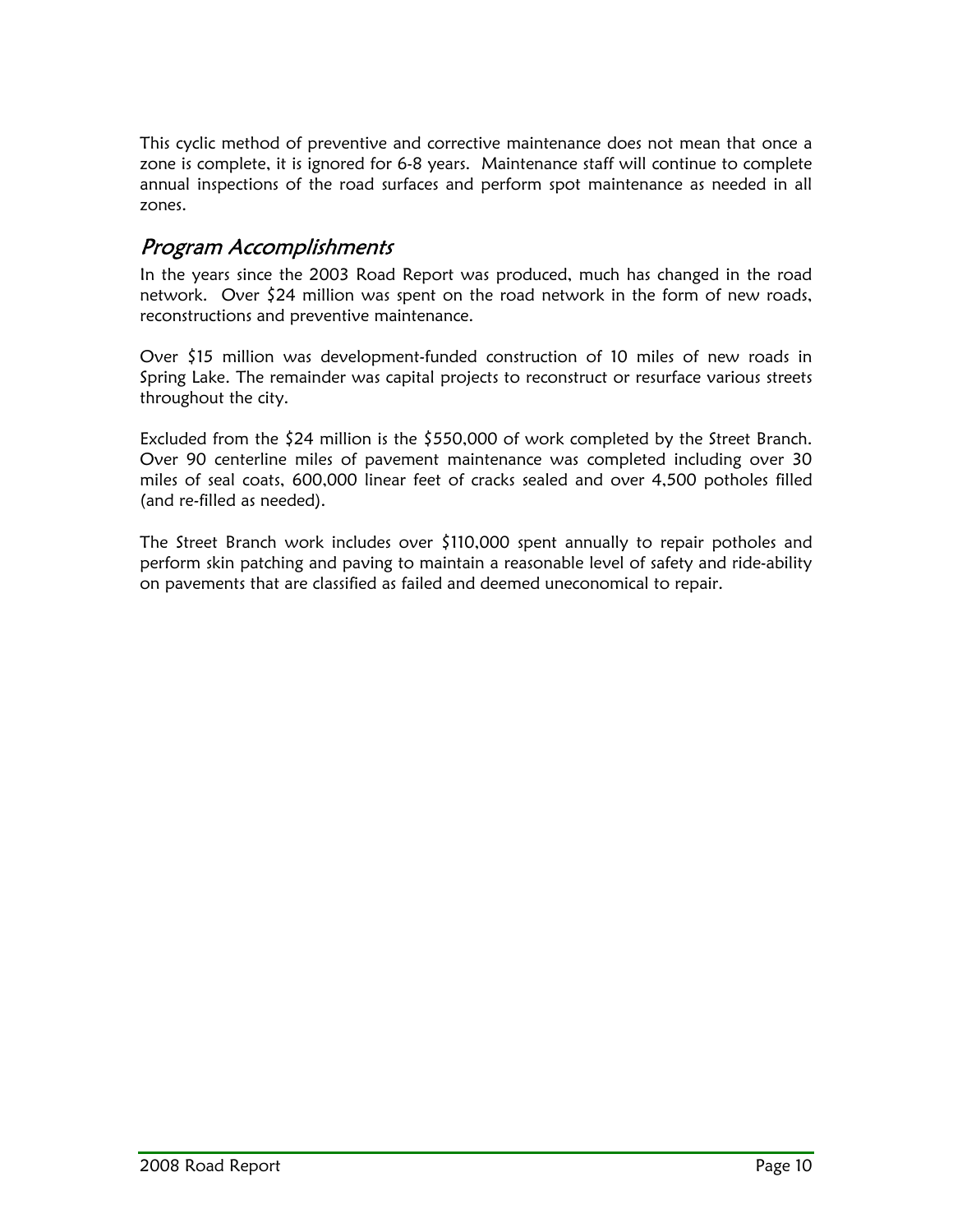## Operations & Maintenance Program

Operations and Maintenance Street Branch performs a significant amount of pavement maintenance on the street network annually. In addition to this work, many nonpavement maintenance tasks are also completed by the Branch.

#### Pavement Responsibility

The Street Branch is primarily responsible for the condition and safe operation of the road network. In addition to this function other street related tasks are borne by the Branch.

Condition Ratings are performed on an annual basis, this process is later explained in the discussion of program management and MicroPAVER™. These visual condition ratings occupy approximately three weeks time for two raters every year. The fully benefited cost of performing this work with in-house forces was \$14,400 compared to \$22,300 for contract ratings.

Preparatory Work for upcoming annual road maintenance projects is a large portion of the maintenance work performed each year. Performing this work in-house lowers project costs and has historically been accommodated as a part of the street branch



Figure 16: Road Work In-House vs. Contract Cost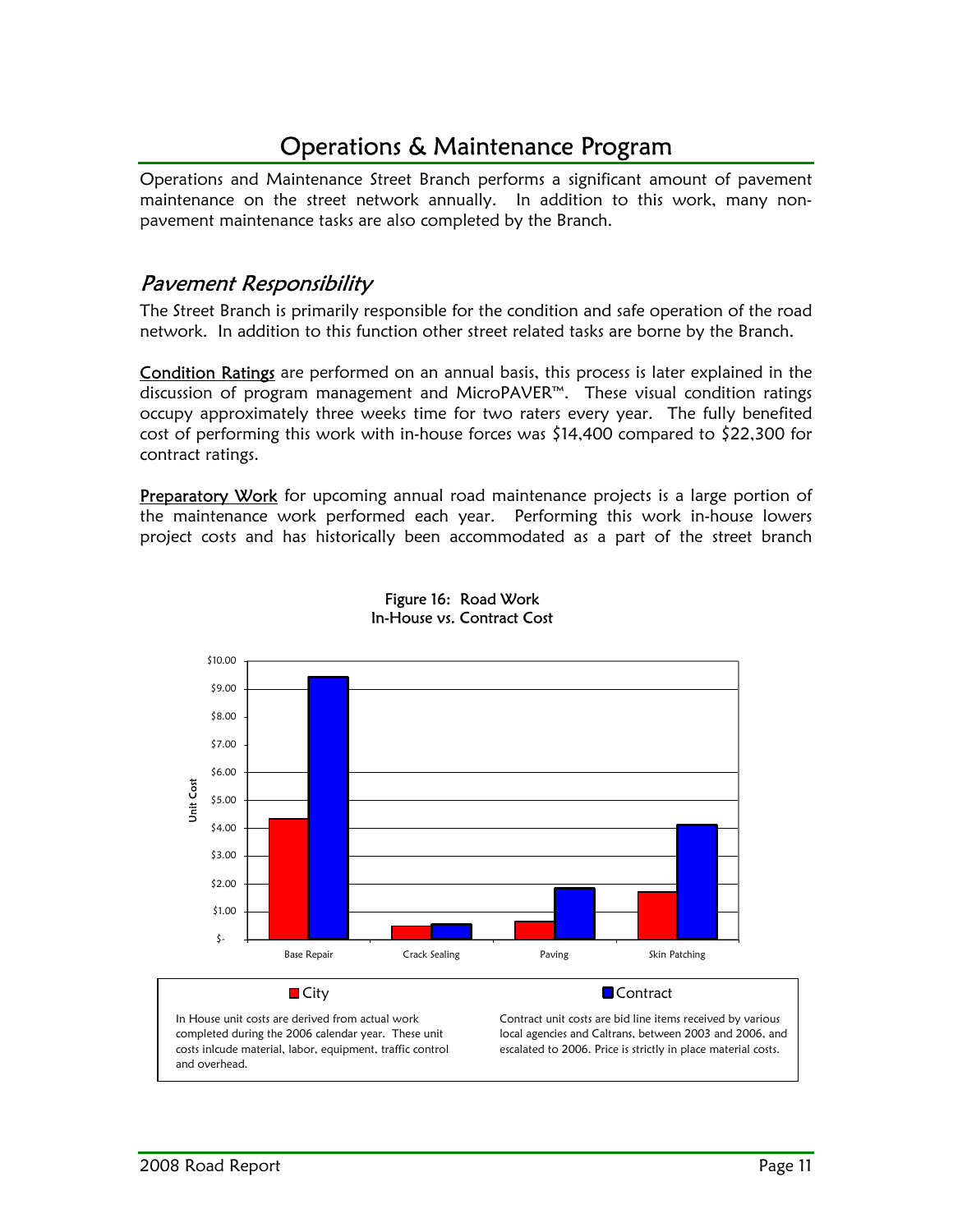operating budget. This work has only recently begun being tracked in association with capital projects but is estimated to be over 40 percent of the total annual work effort.

Corrective Maintenance is a reactive approach to maintenance. Corrective maintenance work is done to restore pavement in areas where unexpected failures occur. This work includes but is not limited to pothole repairs, base failure repair and minor safety repairs, as well as small and large scale skin patching and paving to smooth rough roads.

**Preventive Maintenance** seal coats are no longer a current function of the Street Branch. Until 2005, the Street Branch was responsible for the annual application of preventive maintenance surface seals. The Branch currently focuses preventive maintenance efforts toward crack sealing and skin paving.

#### Beyond Pavement

A significant amount of work performed by the Street Branch is not specifically pavement related. Many of these tasks are miscellaneous tasks that fall outside the boundary of most of the Operations and Maintenance Branches and are borne by the Street Branch.

Debris Cleanup consists of removing any debris in the right-of-way. Natural items such as tree branches that fall onto the streets and sidewalks must be removed. Debris cleanup also includes removing materials illegally dumped.

**Special Events** often require assistance from the Street Branch to hang the downtown banners, provide traffic control signs and personnel and/or loading and unloading equipment and materials.

Weed Abatement adjacent to private property is the responsibility of the property owners. Likewise, weed abatement in the streets, sidewalks, right-of-way and City owned property is the responsibility of the City and this task falls to the Street Branch. In an effort to spend funding dollars most efficiently, weed abatement is now being completed in part by the probation office. The City pays a probation officer to guard people while they complete community service hours performing weed abatement. This also provides the County a source of community service to use for their program.

**Emergency/Accident Cleanup** support is typically required after vehicle accidents, fires or spills. In the case when an accident, fire or other emergency causes a street closure, the Street Branch will set up traffic control and detours as well as provide assistance in clean up for these incidents.

In fiscal year 2007, the Street Branch had five full-time and four temporary, seasonal employees. The non-pavement maintenance work and associated overhead equates to approximately 26% of the total work effort expended by the Branch. This 26% equates to the entire work effort of the four temporary employees.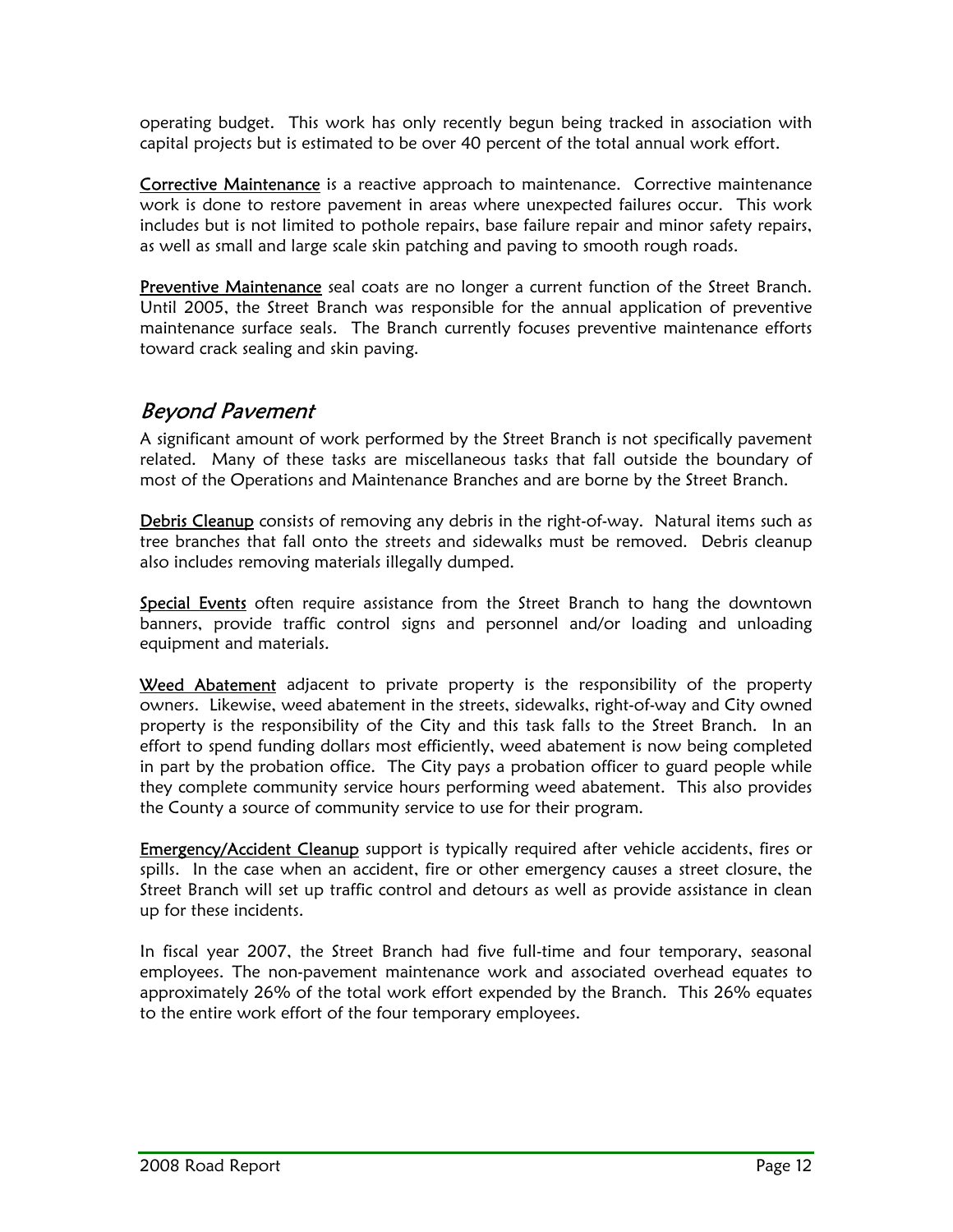

## Into the Future

The current (FY07/08) operating budget includes funding for new equipment; an asphalt grinder, a broom and a self-propelled, laser-leveling paving machine and tilt-trailer. After following the procurement procedures, the grinder has been purchased and delivered, the paving machine is on order and the broom is in the final process of bidding.

With this new equipment, maintenance work is expected to be more time and costeffective. The Street Branch will continue with the historical road maintenance services of crack sealing, base repairs, skin patching and paving, etc.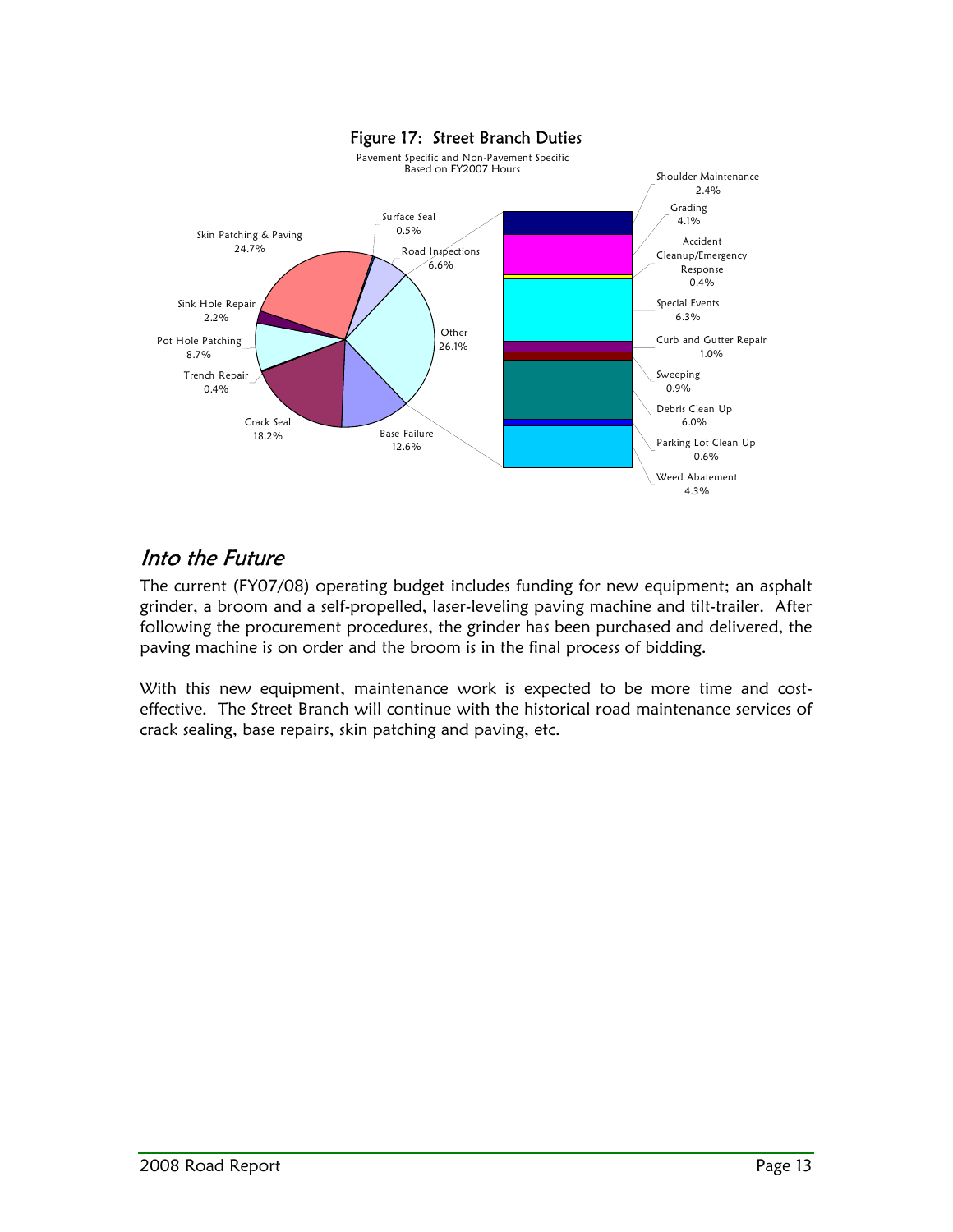## Funding

In the mid-80's, in response to budget constraints, the City ceased General Fund support for street maintenance. This meant that the pavement program needed alternative funding to support the budget requirements.

#### Revenue Sources

After shifting from General Funding, the city primarily relied on a fully funded Street Branch and state and federal funding for capital projects. Measure H, a  $\frac{1}{2}$  cent sales tax provided supplemental funding from 2000 until 2006. The success of Measure H was apparent when the community passed Measure  $E - a$  new  $\frac{1}{2}$  cent sales tax measure – in 2006, which is expected to provide  $\zeta$ 2.5 million annually to supplement state and federal sources through 2018.

**Transportation Development Act (TDA)** is the act that specifies how local sales tax for road maintenance purposes is distributed back into each county. TDA funds are allocated first to transit; after transit needs are provided for, the remaining funding is allocated to the City for road maintenance needs. TDA funds have been the primary funding source for work performed by the Street Branch. As transit needs increase the funding available for road maintenance decreases.

Gas Tax is an 18 cent, state excise tax on every gallon of fuel, in addition to federal excise and other taxes. The gas tax is the primary source of funding for street lights, traffic signals, and street signs and pavement markings. While these are pavement related, they are not a financial aspect of the pavement program.

Federal Transportation Funding is federal revenues that are redistributed to cities and counties on an annual or biannual basis. The Regional Surface Transportation Program (RSTP) funds approximately \$200-300 thousand per year. This funding is expected to be diverted to other regional funding programs if Proposition 42 fully funded.

Transportation Congestion Improvement Act -Proposition 42 designates state sales tax on gasoline to transportation rather than the general fund. In the past, annual Proposition 42 funds have often been suspended due to state fiscal emergencies.

Road Development Fees are collected from building permit applicants to account for the impact of increased traffic due to new development on the road network. These fees can only be spent with a 2/3 non-development fee funding match and can only be spent on rehabilitation of arterial and collector streets.

**Measure E** is the  $\frac{1}{2}$  cent sales tax that was passed in 2006, after the sunset of Measure H. A minimum 45% of Measure E revenues will fund road maintenance and rehabilitation. This sales tax is collected by the State and returned in full to the City. This money is used in part to fund pavement maintenance work among other voter supported expenditures.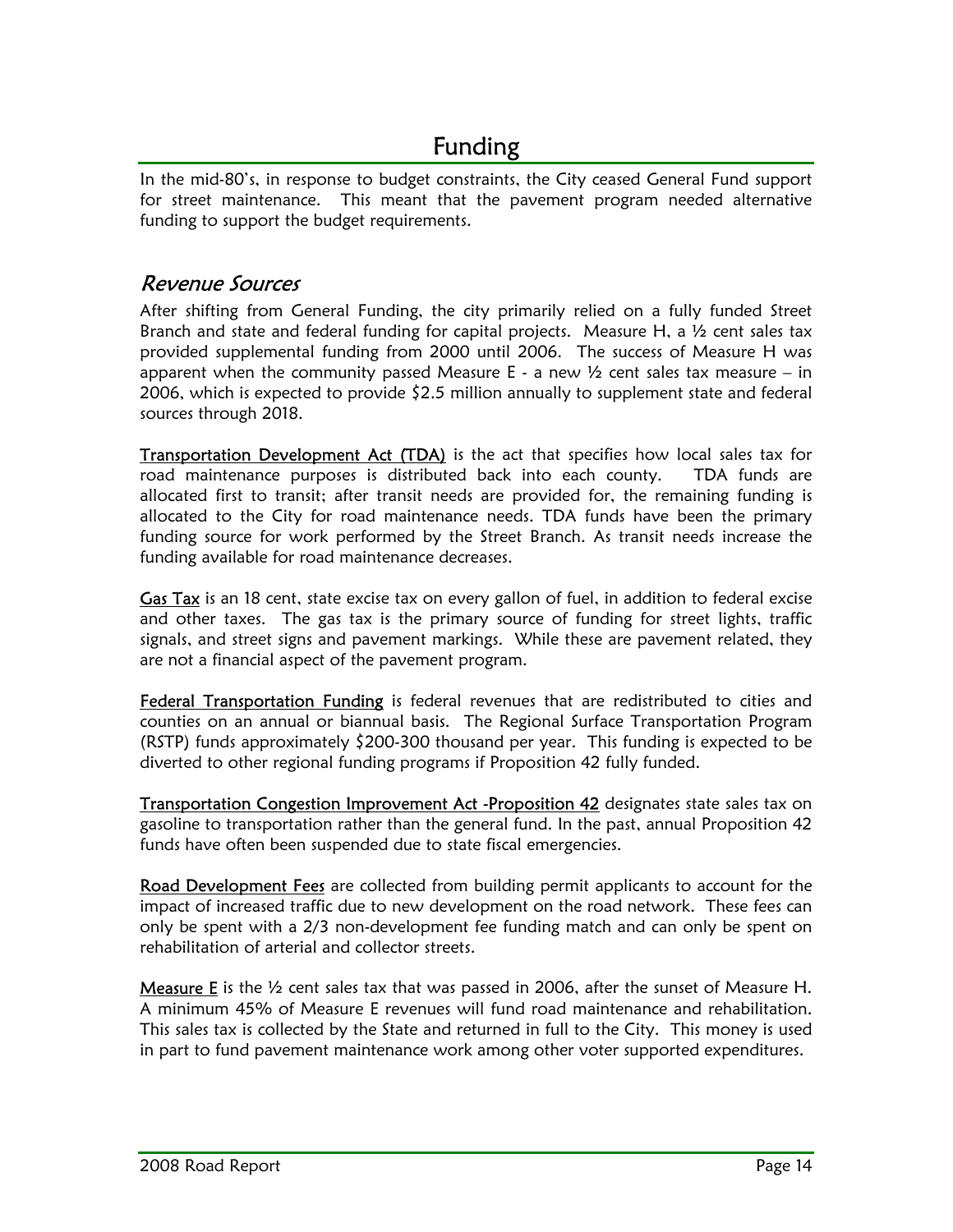| <b>Funding Source</b>                 | Projected<br>Amount (M) | Use                                          |
|---------------------------------------|-------------------------|----------------------------------------------|
| Transportation Development Act (TDA)  | \$0.8\$                 | O&M Funding                                  |
| Gas Tax                               | \$0.9                   | O&M Funding                                  |
| Federal Transportation Funding (RSTP) | \$0.25                  | <b>Capital Project Funding</b>               |
| Traffic Congestion Relief (Prop 42)   | $$0-0.4$                | Capital Project Funding                      |
| Road Development Fees                 | \$0.5                   | Capital Project Funding                      |
| Measure E                             | \$2.5                   | Capital Projects and<br>Pavement Maintenance |

#### Figure 19: Projected Funding by Source

TDA and Gas Tax funds have not kept pace with inflation. The funding expected does not provide sufficient funding for the Street Branch to continue performing the preparatory work for capital preventive maintenance projects in addition to the rest of their work plan.

A result of this funding shortage is that a Council decision was made in a meeting on October 2, 2007, to approve charging in-house road maintenance and preparatory work to Measure E.

This means all work completed will be tracked by work type, location and its project association if available. This will allow capital project related work to be appropriately tracked with the capital project.

Work not directly associated with a capital project will be tracked as in the past, based on type of work done and location of work. This provides a way to determine the annual time requirements for varying types of maintenance work.

The cost tracking and reporting will provide staff and management a method by which to evaluate the cost-effectiveness of in-house forces completing the preparatory work. Initial cost comparisons show that most maintenance strategies are more economically provided by the Street Branch (See Figure 16: Road Work In-House vs. Contract Cost).

This alleviates some of the funding pressure while continuing with what is expected to be the most cost-effective method of completing the work. All work will be tracked, and assessed on an annual basis to ensure efficiency and effectiveness.

These assessments will be reported to the City Council and the Council Infrastructure Subcommittee. The information will also be incorporated into future versions of this report.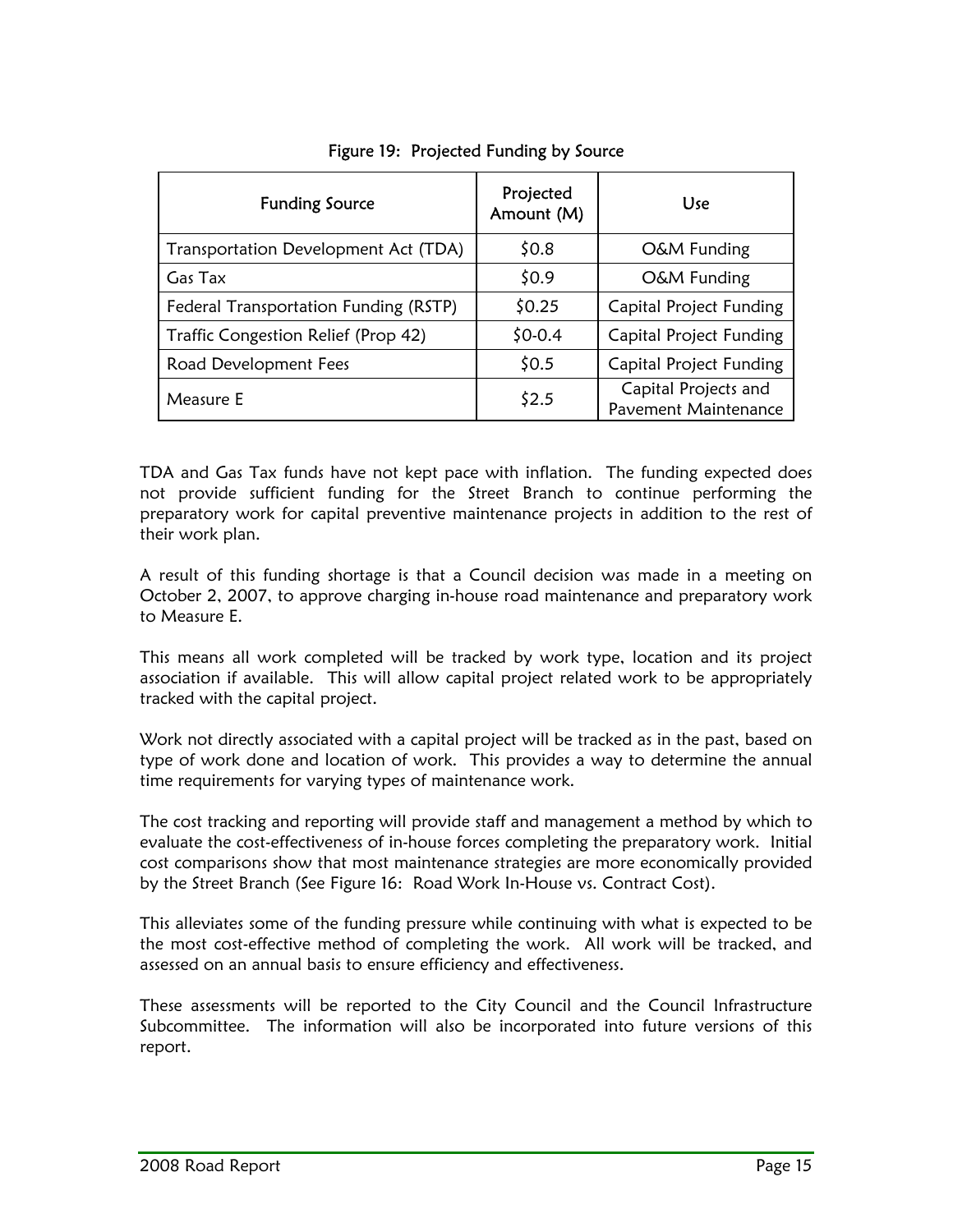## Budget

The proposed 10-year Capital Budget provides funding for one preventive maintenance project and one road rehabilitation every few years. Approximately half of this project funding is provided by Measure E. These budgets are highly dependent on annual revenues. Shortfalls in revenues or diversions of funding, as was seen with Measure H, will significantly impact the budget and scope of road projects.

With the \$800,000 programmed for last fiscal year, approximately 20 centerline miles of roadways received preventive or minor rehabilitative maintenance in the early summer. Based upon the amount of work completed, it is estimated that roads will receive preventive and minor rehabilitative maintenance on a 7-9 year cycle.

One major factor that affects the amount of work completed every year is the cost of materials. Over the past few years, changes in the market have dramatically changed the price of materials and treatments (See Exhibits C and D in Appendix A for material historical costs). As the price of material increases, so do contract costs, resulting in a reduction in the amount of work the program budget can address.

Staff has historically worked to secure state and federal funding to help leverage our local funding and make our road program dollars go farther. This effort will be continued into future fiscal years to help offset decreasing budget and increasing costs.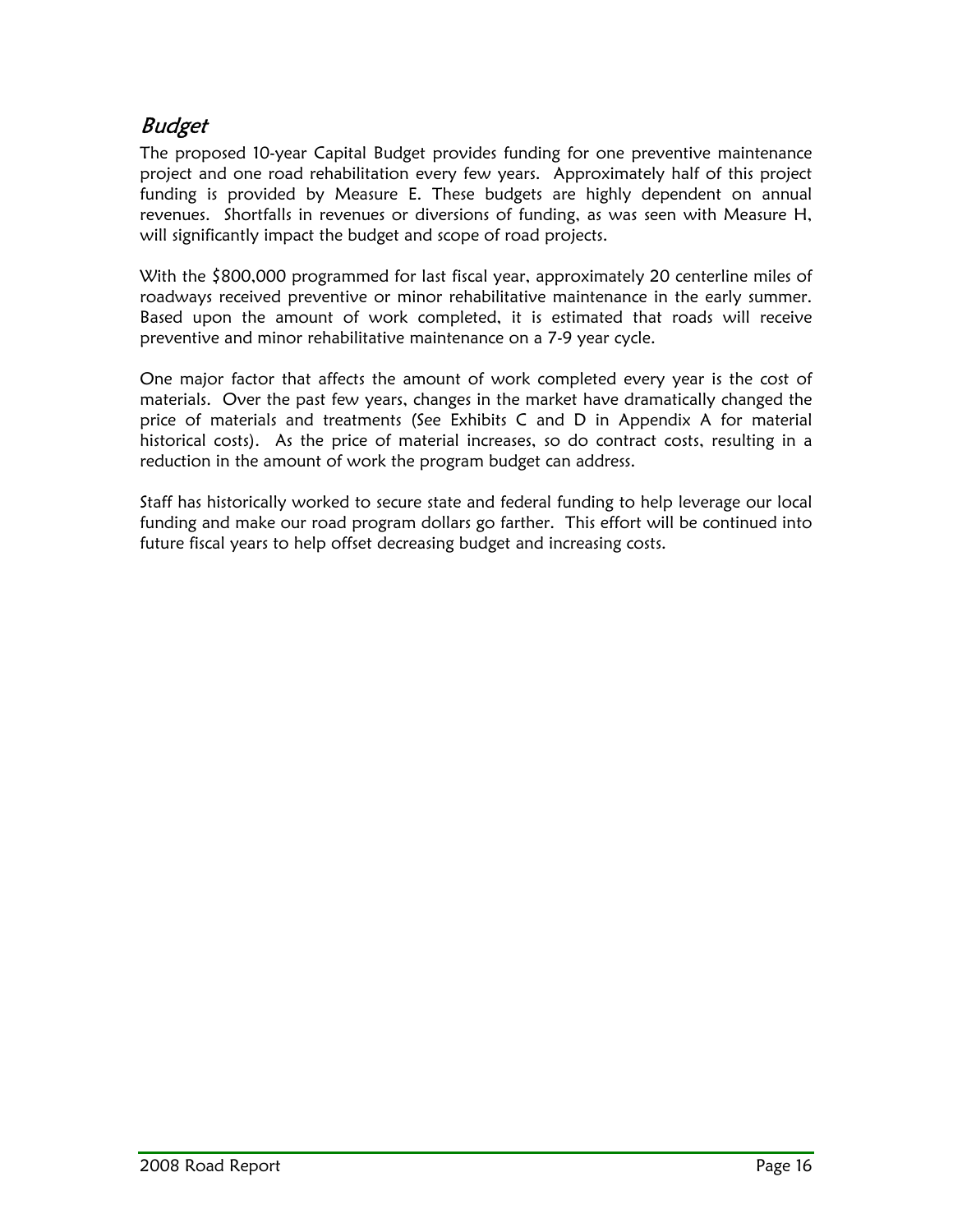## Pavement Priorities

Each year, funds available for the pavement program are divided between preventive maintenance and rehabilitation projects. Work is identified and priorities are created within these categories. It is not uncommon for the priorities to be shifted. These shifts can be based upon utility coordination, project needs, available funding or other compelling reasons.

#### Preventive Maintenance Priorities

It is important to focus as much on preventing pavement deterioration as it is to ensure that poor pavements are caught before they fall into a condition that requires expensive reconstruction. For this reason, the funding available is split between work in areas that are in fair to good condition as well as those that are in poor conditions.

With the funding levels anticipated, it is projected that between 15-20 centerline miles of streets will be maintained or rehabilitated every year. In addition to this work, staff anticipates one rehabilitation or reconstruction project every few years. These projections are based on 2007 cost estimates and funding sources and are highly susceptible to budget changes.

The work areas for the preventive maintenance project for 2008 are Zone 7 and Zone 4. Exhibit F in Appendix A shows the zones that the city is divided into. Based upon construction costs and funding availability.

#### Major Rehabilitation Priorities

Many large road rehabilitation or reconstruction projects have been identified for need. Not all of these streets have funding sources identified to date. The table below summarizes some of the large rehabilitation priorities. The list is sorted alphabetically by street and is not indicative of the priority rating of the areas.

| Project                         | Project<br>Length | Estimated<br>Project Cost <sup>1</sup> | Comments                                                                                                       |
|---------------------------------|-------------------|----------------------------------------|----------------------------------------------------------------------------------------------------------------|
| Beamer Street Under<br>Crossing | $0.5$ mile        | \$2-5 Million                          | Preliminary engineering is nearly<br>complete.                                                                 |
|                                 |                   |                                        | Coordination with the State Water<br>Quality Control Board for ground water<br>pumping permits.                |
|                                 |                   |                                        | Subterranean roadway and water table<br>require a to preventing future water<br>intrusion through the roadway. |
|                                 |                   |                                        | The project difficult to recommend within<br>the 10-year plan due to the high cost of                          |

#### Figure 20: Major Rehabilitation Priorities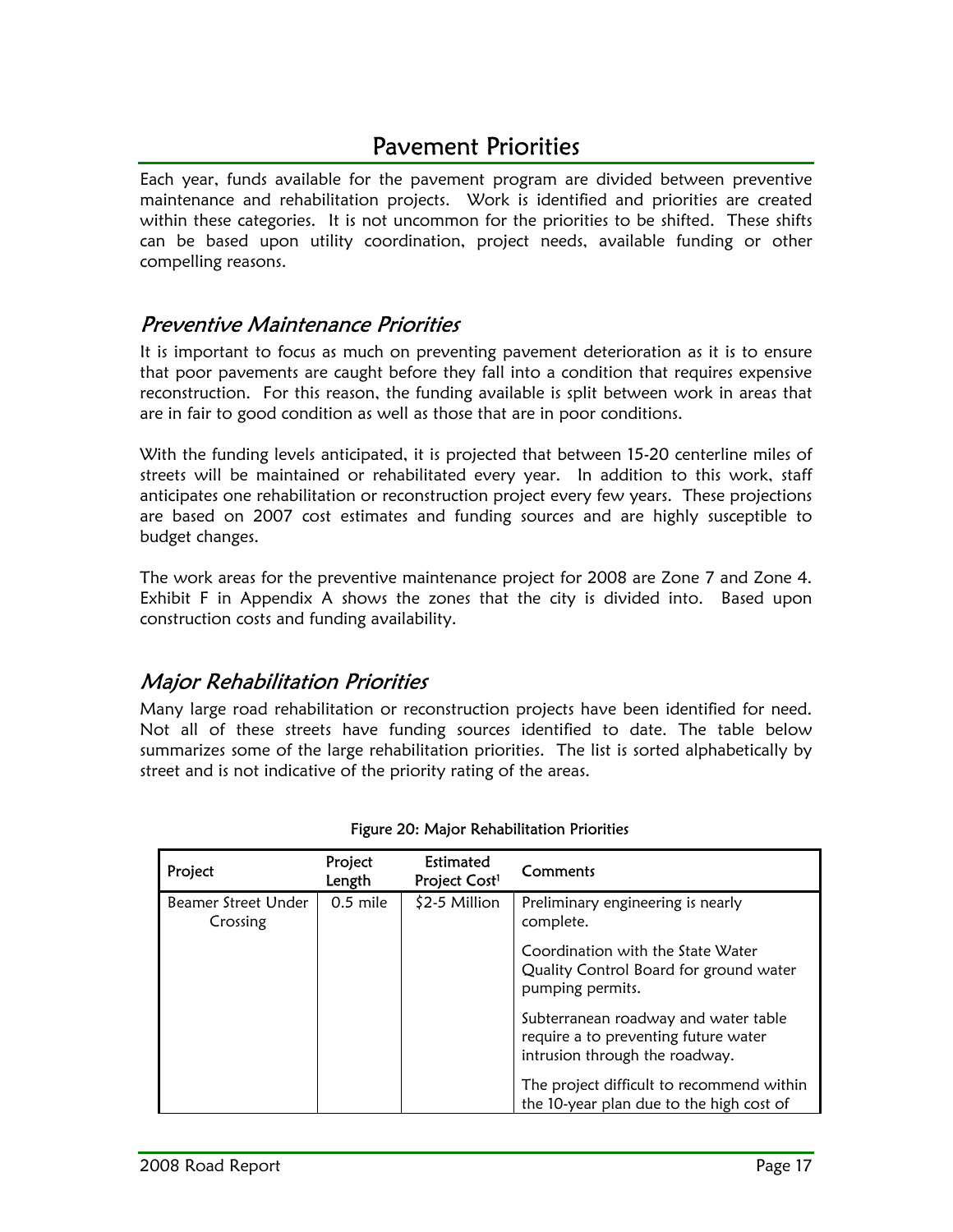|                                                   |           |                | repair relative to available funding, other<br>priorities and the importance of this road<br>segment                    |
|---------------------------------------------------|-----------|----------------|-------------------------------------------------------------------------------------------------------------------------|
| <b>Fast Beamer Street</b><br>Rehabilitation       | 1.0 mile  | \$1 Million    | Rehabilitate between Pioneer and CR102<br>to accommodate current and future heavy<br>vehicles.                          |
| Kentucky Avenue<br>Widening and<br>Reconstruction | 1.0 mile  | \$13 Million   | Widen and reconstruct Kentucky between<br>East and West Streets including associated<br>utility rehabilitation.         |
|                                                   |           |                | Construction of the first phase (from East<br>to Palm) is proposed for 2012 and phase 2<br>(Palm to West) for 2018.     |
|                                                   |           |                | Costs are escalated by the need to<br>purchase land in addition to reconstructing<br>the roadway.                       |
| Lincoln Avenue<br>Rehabilitation                  | 2.0 miles | $$3.5$ Million | Rehabilitate Lincoln Avenue between Sixth<br>Street and County Road 98, including<br>associated utility rehabilitation. |
|                                                   |           |                | Major ADA upgrades will occur with the<br>rehabilitation of this roadway.                                               |

<sup>1</sup> Estimated project costs are based on best available information at the time of this report and are only intended to provide a relative cost associated with the project.

Lincoln Avenue Rehabilitation has been identified as the rehabilitation project for 2008. The project is currently out to bid and construction is anticipated to begin in July 2008 and be complete by the end of 2008.